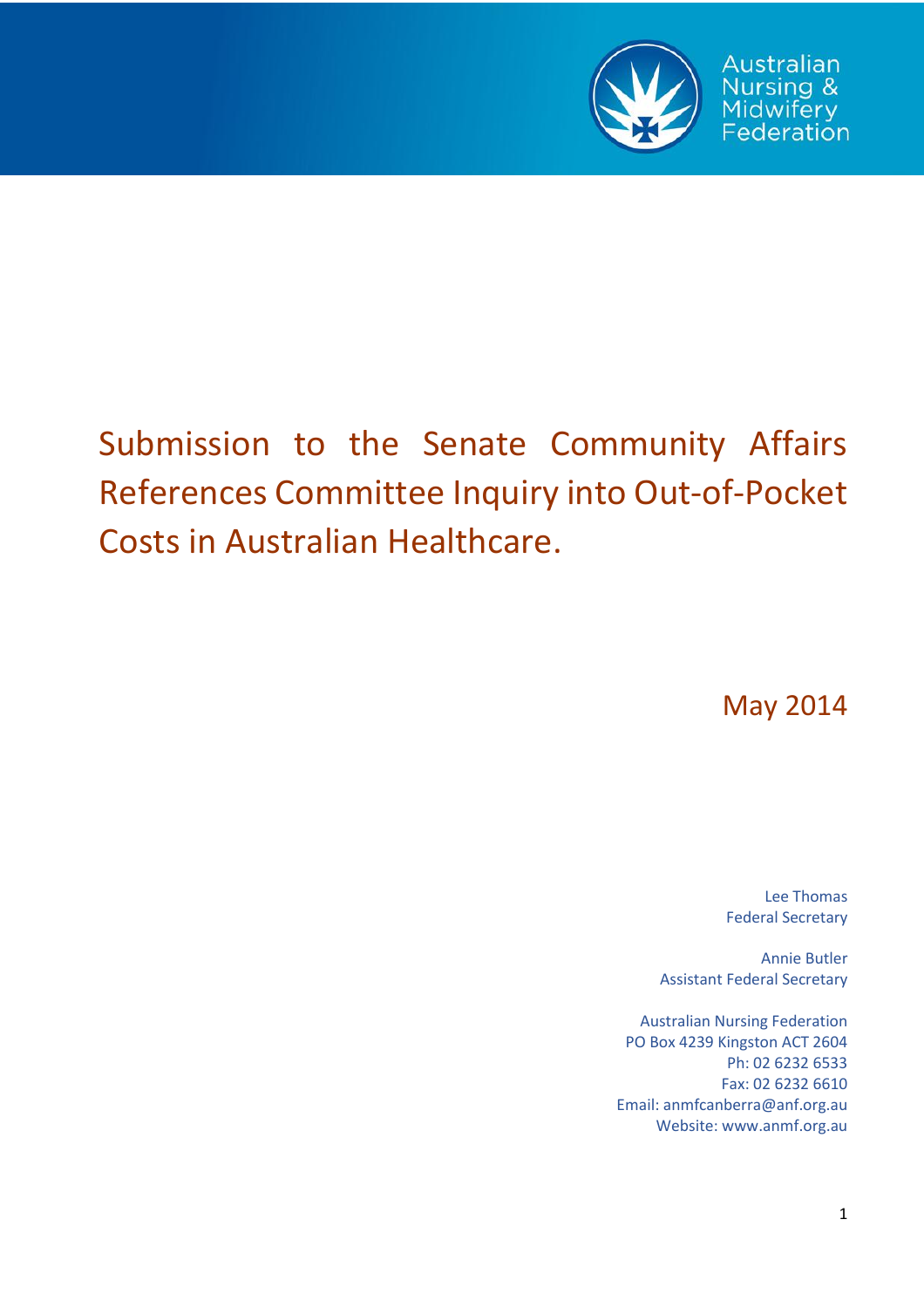#### **Introduction**

1

Established in 1924, the Australian Nursing and Midwifery Federation (ANMF) is the largest professional and industrial organisation in Australia for nurses and midwives, with Branches in each State and Territory of Australia. The core business of the ANMF is the professional and industrial representation of our members and the professions of nursing and midwifery.

With a membership of over 230,000 nurses, midwives and assistants in nursing, our members are employed in a wide range of enterprises in urban, rural and remote locations in both the public and private health and aged care sectors.

The ANMF participates in the development of policy relating to: nursing and midwifery practice, professionalism, regulation, education, training, workforce, and socio-economic welfare; health and aged care, community services, veterans' affairs, occupational health and safety, industrial relations, social justice, human rights, immigration, foreign affairs and law reform.

## **A. CURRENT AND FUTURE TRENDS IN OUT-OF-POCKET EXPENDITURE BY AUSTRALIAN HEALTH CONSUMERS.**

Australians have a high rate of out-of-pocket expenses by world standards. Among Western economies, only Portugal, Greece and Switzerland have a higher percentage of expenditure on outof-pocket health expenses. Australian's out-of-pocket health expenditure is comparable to Italy, Spain and Belgium, while we have a much higher percentage of expenditure on out-of-pocket health expenses than the USA, the UK, New Zealand and the average expenditure across Western Europe.<sup>1</sup>



## Per cent health expenditure

Source: Grattan Institute *Is Medicare sustainable? and, Is the question helpful or not?* AHHA Roundtable Jan 2014.

<sup>1</sup> Duckett, S. Grattan Institute Is Medicare sustainable? and, Is the question helpful or not? AHHA Roundtable Jan 2014.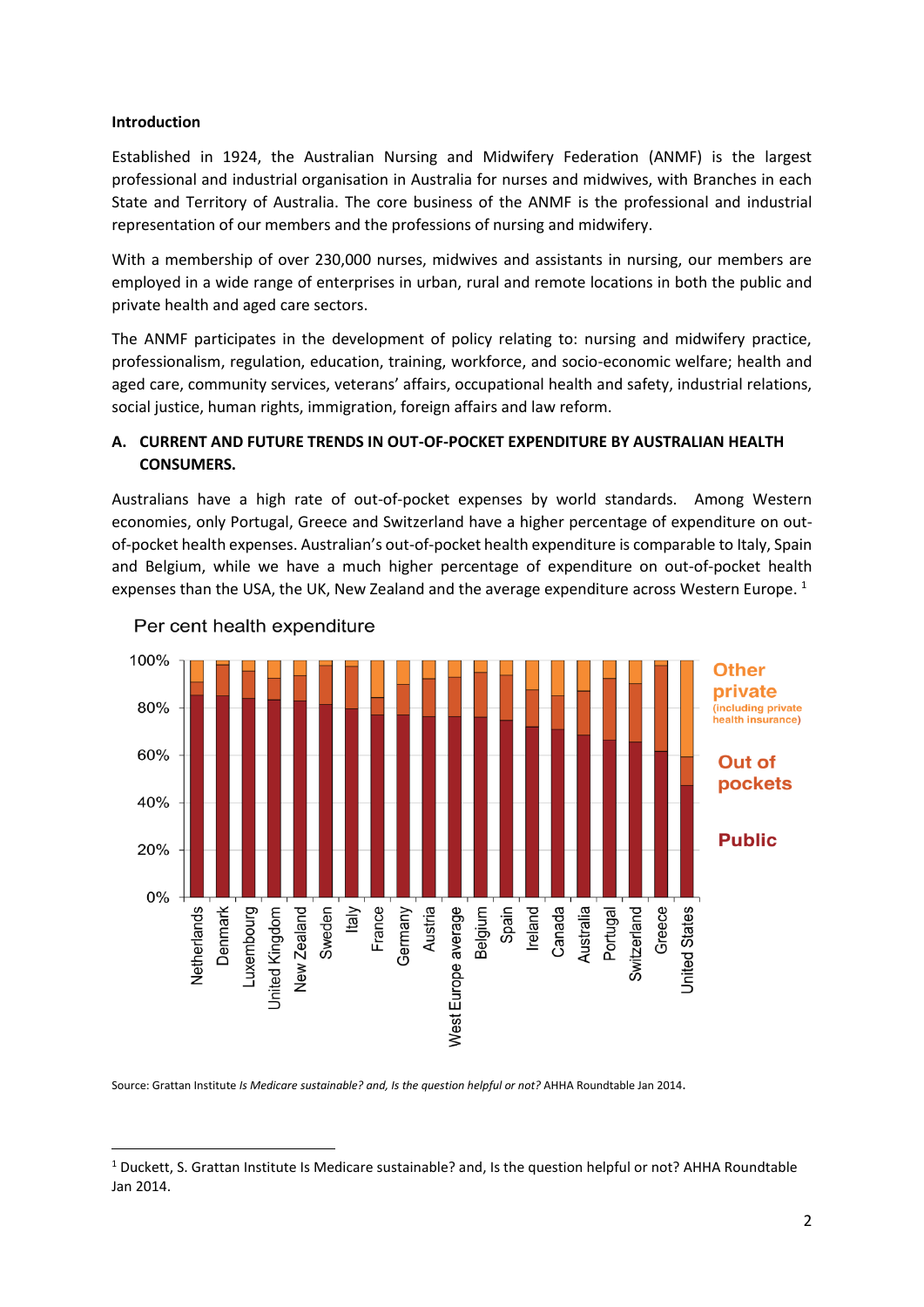Australians have a better than average life-expectancy, while Government, using taxpayer funds, spends less on health care per person compared to other OECD countries<sup>2</sup>.

*"What we spend on GDP sits about in the average for developed countries and we have dramatically better health outcomesthan many other countries including countries that spend more".<sup>3</sup>*

Australians have a higher life expectancy than many of our OECD counterparts because of a universally accessible health system which has been underpinned by Medicare for the last 30 years. Everyone who can pay a contribution does so through their taxes. Those who earn more pay more. Those who earn less pay less, but everyone pays the same proportionally. Australians pay for their use of the public health service. It is not free. Health care is not delivered for free as has been asserted by the coalition Government and its advisors, since it came to power in 2013. Rather, the health system is funded by taxpayers.

Medicare has served the Australian community well, providing the fundamentals of a sound health system – access, equity and quality outcomes.

Over the decade from 2000 to 2011, the Australian health system experienced an average 2.5% increase per year in the number of Medicare Benefits Schedule (MBS) services provided, and an average 7.5% increase per year in the total benefits paid. Besides the Medicare and Disability levies, Australians are contributing a significant out-of-pocket sum, the share of which also increased over this decade. Out-of-pocket expenses for Australians are higher than most other OECD countries<sup>4</sup>.



In 2009-10, the non-government sector provided 30% (\$36.6 billion) of funding for total spending on health goods and services, 58% of which came from out-of-pocket payments by individuals – funding almost half (47%, or \$7.7 billion) of spending on medicines, and 61%, or \$4.7 billion, of total spending on dental services (AIHW, 2012:475). These out-of-pocket expenses paid by individuals are additional to the health insurance premiums and the Medicare levies they have already paid.

Healthcare in Australia is paid for by the community on multiple levels and occasions. While improvements need to be made, Medicare has been the cornerstone of a system that has been able to deliver some of the best health care outcomes in the world.

**.** 

<sup>2</sup> Duckett, S. *Needed reform in health care*, in *Health Voices Journal of the Consumers Health Forum of Australia*. Issue 14, April 2014 pp. 9-10.

<sup>&</sup>lt;sup>3</sup> Dr Lesley Russell, (Menzies Foundation Fellow at the Menzies Centre for Health Policy at the University of Sydney and ANU and a Research Associate at the US Studies Centre) Speaking on *The World Today* ABC Radio National. 2 May 2014

<sup>4</sup> Australian Institute of Health and Welfare. Australia's Health 2012. Canberra: AIHW, 2012. Pp. 475-6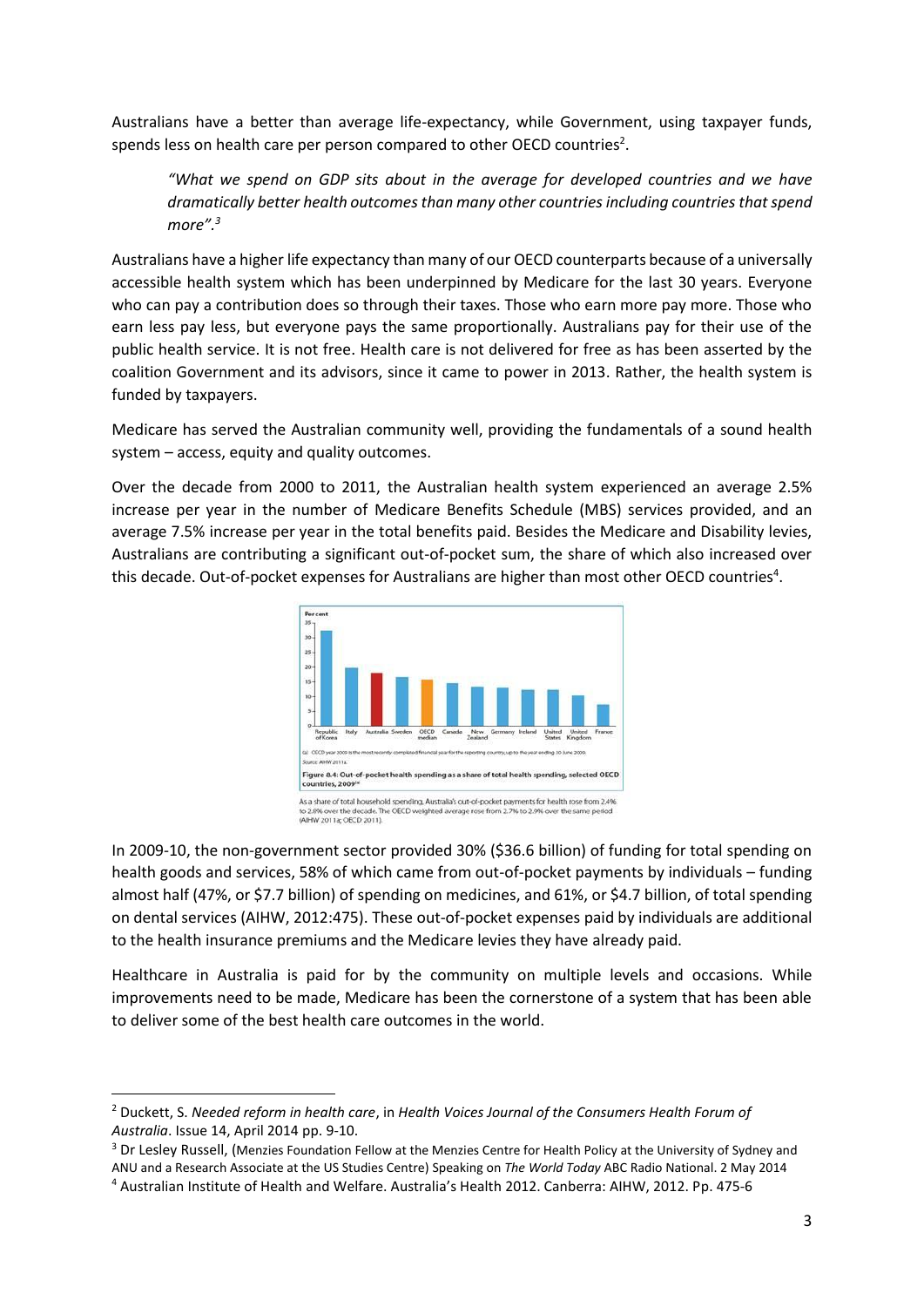We need to revisit the foundations of Medicare to understand that our healthcare system is based on universal responsiveness to health needs regardless of financial means. When we understand the true values underpinning Medicare, we understand how the most vulnerable and disadvantaged people in our society are burdened by the current flaws in the system, including out-of-pocket costs. The Australian Nursing and Midwifery Federation (ANMF) maintains poor decision-making by governments in regard to health care directions will lead to much greater disadvantage than already exists.

Our concerns about access and equity are shared and have been raised by a wide range of health care professionals and social and economic commentators, including the Australian Medical Association, the Consumers Health Forum of Australia, the Australia Institute and the Grattan Institute.

The ANMF contends the estimated offset through a co-payment to Medicare for GP services will lead to compromised healthcare outcomes, increased emergency department presentations and hospital admissions. The legacy will be a healthcare system that: is inaccessible to disadvantaged Australians, including the elderly, and others with complex chronic disease; an inequitable system favouring the wealthy at the expense of ordinary Australians; and provides poorer health outcomes for many people.

## **B. THE IMPACT OF CO-PAYMENTS ON**

**.** 

# **i) Consumer's ability to access health care,**

Intrinsic to any discussion on ability to access health care is equity, or the Australian ideal of the 'fair go'. We pride ourselves on being an equitable, egalitarian people, with the 'fair go' at the core of our collective psyche. The underpinning philosophy of universality borne by Medicare allows all Australians access to quality health care, regardless of their financial, social or health status.

As a nation, we are poised on the edge of changes to our universal health system that will ensure access is no longer universal and will increase the cost burden on those who can least afford it. Proposed savings from a co-payment are a false economy. Any small initial savings will be overtaken by significant increases to the budget due to increased hospital presentations and admissions<sup>56</sup>. Evidence of the obstacles presented by co-payments already exists, with low income earners and those suffering chronic conditions being most disadvantaged<sup>7</sup>.

A flat co-payment (regardless of the amount) imposed on GP services will disadvantage poorer Australians. Co-payments, whether for GP visits, hospital visits or pharmaceuticals, will ensure that those who can least afford to neglect their medical care will in fact neglect it. The less money people have, the more they pay in relation to their income and liabilities. So as costs for health care increase, many people will be forced to ignore aspects of their care.

GP visits are of critical importance for early diagnosis and preventative health management. While a small co-payment may be regarded as a modest increase, evidence clearly demonstrates that co-

<sup>5</sup> Di Natale, R Lets improve, not discourage, access to primary care in *Health Voices Journal of the Consumers Health Forum of Australia* Issue 14 April 2014

<sup>6</sup> Trivedi, A.N.; Moloo, H; Mor, V. *Increased ambulatory care copayments and hospitalizations among the elderly* New England Journal of Medicine 2012;362 pp. 320 328

<sup>7</sup> Doggett, J. *Empty Pockets: Why Co-payments are not the solution*. Report to the Consumers Health Forum of Australia, March 2014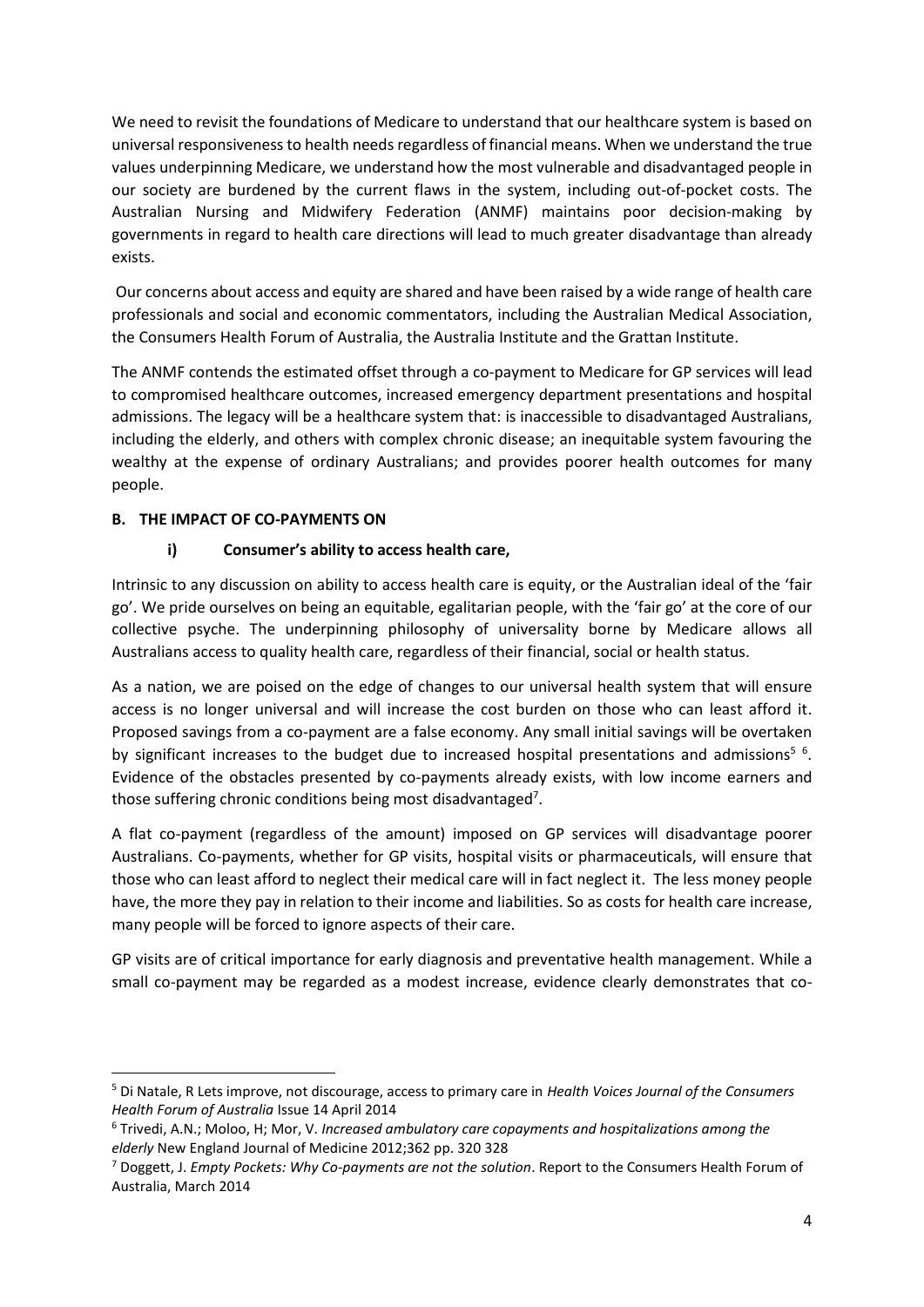payments deter people from GP visits and may indeed strip healthcare of its early diagnosis and preventative healthcare capabilities<sup>8</sup>.

Currently, Australians in rural and remote areas face access issues that are not only related to out-ofpocket expenses. Housing stress, distance to services, including GP services, expenses such as fuel costs, fresh food and groceries costs, all contribute to a family's ability to afford health care.

The rate of potentially avoidable hospital admissions and average length of stay increases with remoteness. The National Rural Health Alliance in 2011 estimated people outside major cities had approximately 190,000 more overnight hospital stays than people in major cities<sup>9</sup>. As they reported in 2011, 17.1% of people living in outer regional, remote and very remote areas presented at emergency departments compared to 12.3% of people living in major cities<sup>10</sup>. Increasing the burden on citizens in rural and remote areas may assist in alleviating Federal budgetary pressures, but will not improve access to quality health services.

# ii) **Health outcomes and costs**

The views of the ANMF are clearly shared by other peak professional bodies. The Rural Doctors Association of Australia states that a mandatory co-payment for visiting a country GPs will prevent people seeing their doctor when they need to, leading to increased hospitalisation when those same people become acutely ill<sup>11</sup>. Further, the Centre for Remote Health considers the intention that a copayment will save money for the health system "is a furphy"<sup>12</sup>.

"*The opportunity for early detection of serious illness may be lost if a person delays or avoids a GP visit because of the copayment*" 13

The Australian Medical Association (AMA) also arguesthe implementation of co-paymentsfor GP visits will increase costs to the health system and increase the red-tape for people and for GPs,<sup>14</sup> while Professor John Deeble says

# *"the projected savings are too small to warrant the problems it would cause*<sup>15</sup> .

Health insurance adds significant cost to the health system<sup>16</sup> through Medicare subsidies of private patients in private hospitals, utilising Medicare funded diagnostic and pathology services and allied health services. In 2012-13, Medicare contributed \$8.2billion to GPs and specialists, \$1.7billion to outof-hospital allied health, psychological counselling and dental care. An additional and staggering \$8.7

<sup>10</sup> National Rural Health Alliance *Submission to the Senate Standing Committee Community Affairs Reference Committee Inquiry into the out-of-pocket costs of Australian healthcare*. NRHA May 2014

 $\overline{\phantom{a}}$ 

<sup>8</sup> Del Mar, C. B. *Editorial. Copayments for general practice visits*. MJA 200(7) April 2014

<sup>9</sup> National Rural Health *Alliance Australia's health system needs rebalancing: a report on the shortage of primary care services in rural and remote areas* NRHA (2011) [http://ruralhealth.org.au/document/australias](http://ruralhealth.org.au/document/australias-health-system-needs-re-balancing-report-shortage-primary-care-services-rural-and)[health-system-needs-re-balancing-report-shortage-primary-care-services-rural-and](http://ruralhealth.org.au/document/australias-health-system-needs-re-balancing-report-shortage-primary-care-services-rural-and)

<sup>11</sup> Dr Ian Kamerman, President of the Rural Doctors Association of Australia. *Bush Telegraph*, ABC Radio National, 24/4/2014.

<sup>12</sup> John Wakerman, Director of the Centre for Remote Health, Northern Territory. *ibid*

<sup>13</sup> Del Mar, C. B. *Editorial. Copayments for general practice visits*. MJA 200(7) April 2014

<sup>14</sup> Hambleton, S*. AMA Slams Commission of Audit Report*. 6Minutes of interesting stuff for doctors today. 2 May 2014

<sup>15</sup> TQN April 2014 p.26

 $16$  Cheng, T.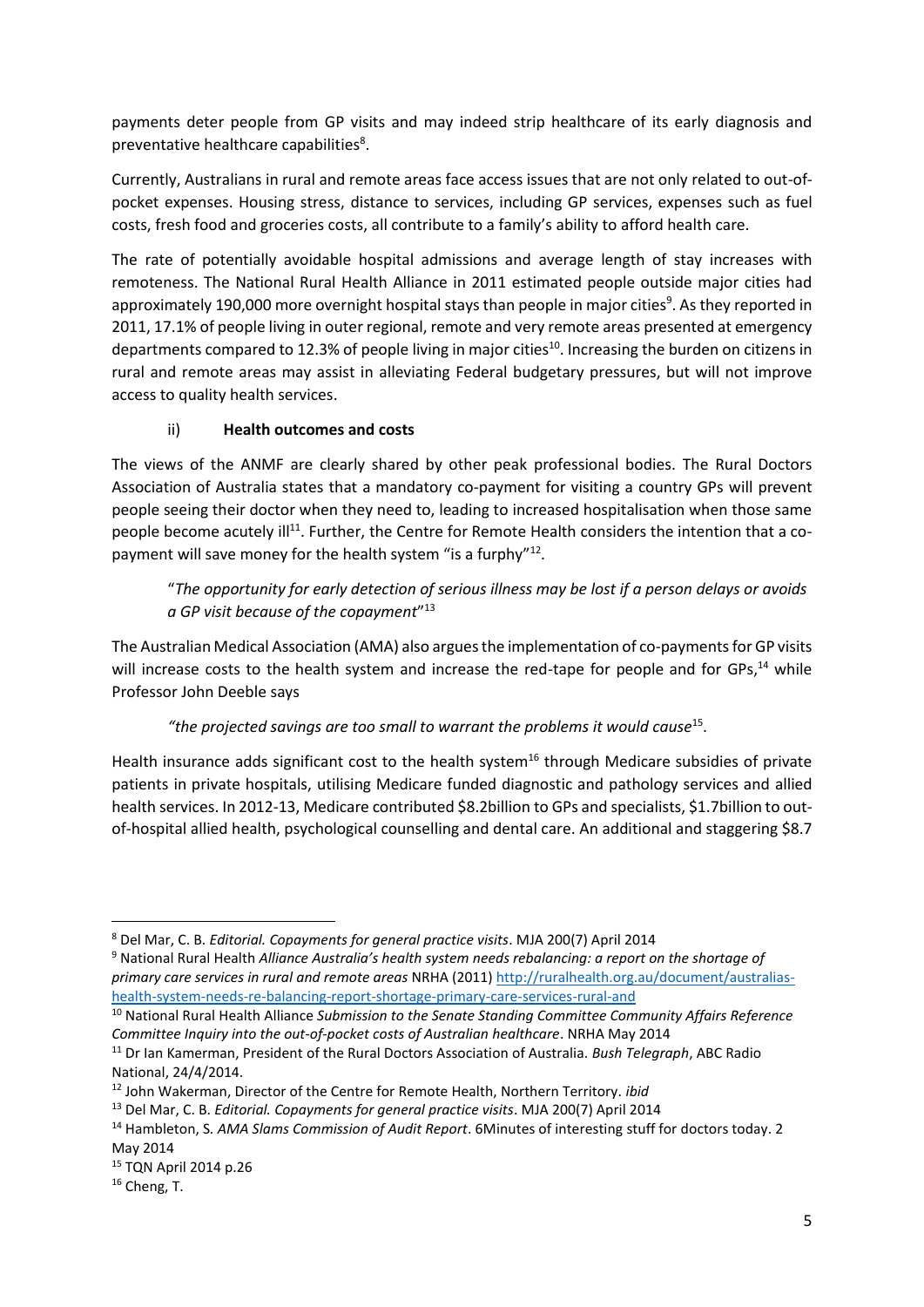billion of Medicare funds paid for private pathology and diagnostic tests (including some out of hospital tests) and treatment of private patients in public hospitals<sup>17</sup>.

As evidence suggests, health outcomes will worsen as people delay GP visits and filling their prescriptions. The consequences of delaying treatment and maintaining wellness will then be borne by those working in the community, primarily by nurses and welfare workers, and by the acute hospital sector. The acute sector will be further stressed by people presenting in emergency departments in an attempt to avoid cost, and seeking clinical interventions which are left until later, sometimes too late.

# **C. THE EFFECTS OF CO-PAYMENTS ON OTHER PARTS OF THE HEALTH SYSTEM**

According to an international report, 25 per cent of Australians paid more than \$1,000 annually in outof-pocket medical expenses, which was the second highest of 11 comparable countries. This includes services such as specialist care, dental care, diagnostic tests and pathology<sup>18</sup>.

From a policy viewpoint there are many chances to practice health promotion and preventative primary healthcare, and opportunities to address lifestyle factors, chronic conditions and to detect cancer in its early stages. The savings estimate of the proposed co-payment is approximately \$750 million over four years. The ANMF believes this perspective is short-sighted and that a disincentive to visit GPs will have larger impacts on the health system as a whole and will significantly increase costs for future generations. Opportunities for reaching the poorest and sickest, the marginalised and vulnerable people in our community will be significantly impacted by any co-payment. Examples of those at high risk include:

- Aboriginal and Torres Strait Islander people who already experience lower access and use of health services, for example only 36% of Aboriginal and Torres Strait Islander women were screened for breast cancer, compared with 55% of non-Indigenous women.
- Older people make up over 40% of GP visits. According to the 2008 South Australian Health Omnibus Survey, those aged 65 plus had much lower levels of adequate health literacy than younger people ('only 22% of South Australians aged over 65 had adequate functional health literacy compared with 69% of those aged 25-44'<sup>19</sup>.
- People with preventable chronic conditions comprise 35% of the population. Health promotion, lifestyle counselling, proactive care and preventative management will both save costs and improve health outcomes.
- Those with poor oral health care. A specific recommendation of the National Health and Hospitals Reform Commission was to improve health through health promotion and improved access to dental care<sup>20</sup>. The report identifies a gradient by socioeconomic status (oral health improves incrementally from the lowest to highest income groups); this suggests the impacts of introducing disincentives to Medicare funded services would include avoiding GPs and further impair the individual's ability to afford already expensive, out-of-pocket costdependent dental care.

**.** 

<sup>&</sup>lt;sup>17</sup> Sivey, P. Want Medicare savings? Stop paying for private hospitals. The Conversation, 18 March 2014

<sup>&</sup>lt;sup>18</sup> ABC News. Fact Check. 7 May 2014. Available at http://www.abc.net.au/news/2014-05-07/catherine-kinggp-co-payment-claim-overreach/5421798

<sup>19</sup> Australian Institute of Health and Welfare. *Australia's Health 2012.* Canberra: AIHW, p 184

<sup>&</sup>lt;sup>20</sup> National Health and Hospitals Reform Commission. A Healthier Future For All Australians: Final Report. Canberra: Commonwealth of Australia, 2009, p 153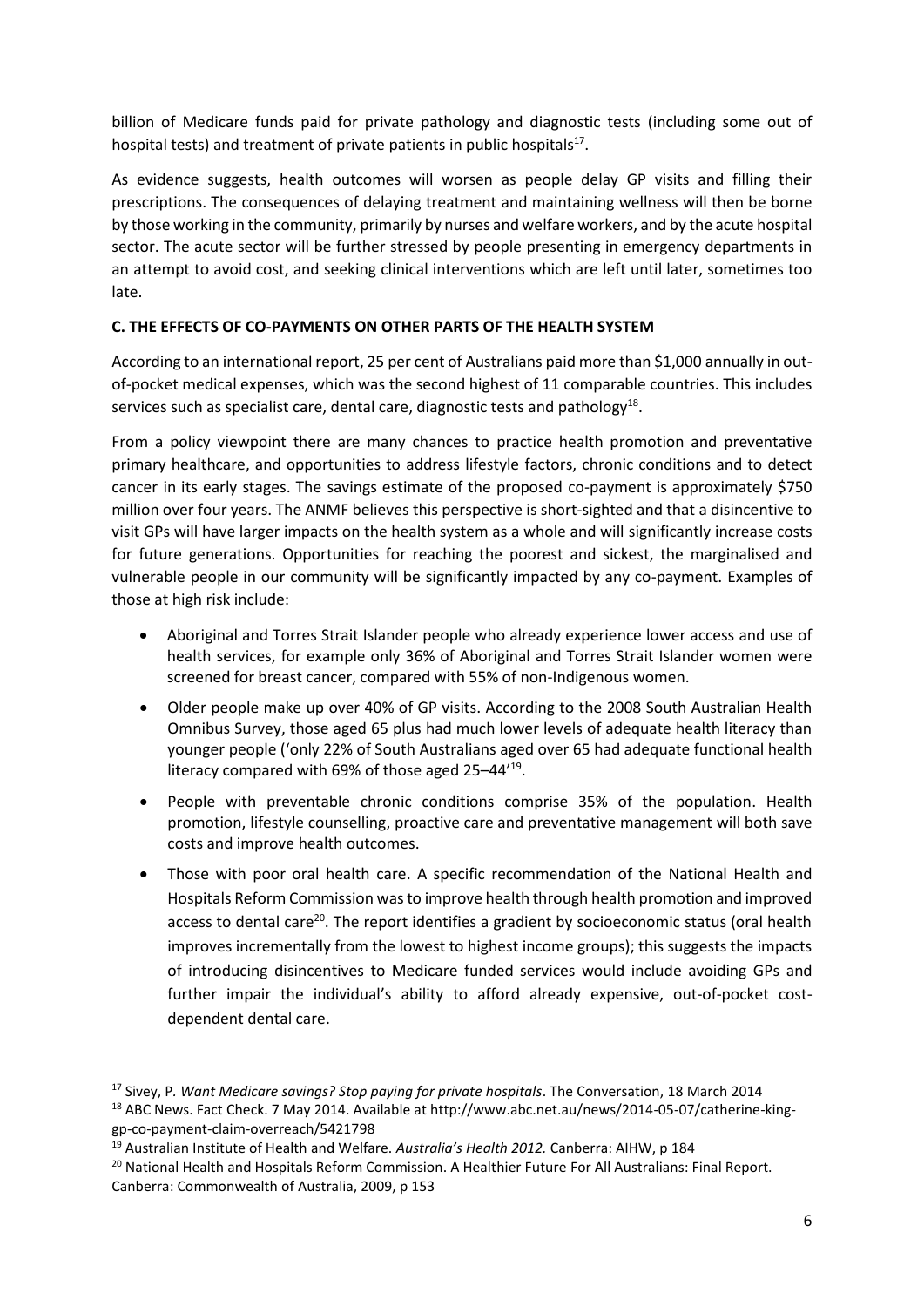There is a dramatically increasing prevalence of Type II Diabetes in Australia<sup>21</sup> Despite this fact, Australia is one of the best performing countries in the OECD for preventing acute hospital admissions for complications arising from diabetes<sup>22</sup>. Australia also has one of the highest obesity rates in OECD (one in four Australian adults and one in 12 children are overweight or obese)<sup>23</sup>. Smoking, high blood pressure and now obesity are major contributors to the burden of chronic disease.

# **D. THE IMPLICATIONS FOR THE ONGOING SUSTAINABILITY OF THE HEALTH SYSTEM**

Sustainability of the public health system requires attention, political will and commitment as much as it requires adequate funding. The current Government is promulgating a view that the health system is in a state of crisis and that things must change. Duckett<sup>24</sup> has named this philosophy *sustainability panic*, a means of justifying a contraction of publicly funded healthcare, available only to the most vulnerable.

To ensure sustainability of the health system, appropriate and responsible allocation of resources is required. A much greater emphasis must be placed on prevention and primary health care, including primary care. This will need to include much more effective use of Nurse Practitioners and improved access to GPs, with a broad focus on health promotion, prevention and chronic disease management for individuals and communities.

Australians have traditionally paid a high price for pharmaceuticals. While the Pharmaceutical Benefits Scheme (PBS) heavily subsidises common medicines and those provided to concession card holders, it is now generally accepted that replacing brand name medicines with less expensive generic medicines is cost-effective. However, more research and policy work must be done by this Government on how decisions are made on which pharmaceuticals are subsidised and which are not. Simply replacing older, out of patent medicines with newer, more expensive medicines will increase, not decrease out-of-pocket costs to the public<sup>25</sup>.

Dental care is a significant area of expense for Australians, and exemplifies the fact that people will not avail themselves of services if out-of-pocket expense is unaffordable<sup>26</sup>.

There are revenue streams available to the Government within existing tax structures which should be accessed to increase the overall pool of resources and to avoid any increase in out of pocket health costs for consumers<sup>27</sup>. To shift the burden of health care costs to individuals and particularly disadvantaged individuals when there are readily available and much more viable solutions, is simply unethical and is not supported by the ANMF.

**.** 

http://www.health.gov.au/internet/main/publishing.nsf/Content/pq-diabetes-gov

 $21$  opcit AIHW pp 298, 305.

<sup>&</sup>lt;sup>22</sup> Work of the Australian Government on diabetes. Available at:

<sup>&</sup>lt;sup>23</sup> opcit. AIHW, p 213-214

<sup>&</sup>lt;sup>24</sup> Duckett, S. How sensible health policy could end sustainability panic. The Conversation, 8 April 2014

<sup>25</sup> Duckett, S et al. *Australia's bad drug deal: high pharmaceutical prices*. Melbourne: Grattan Institute, 2013 <sup>26</sup> National Oral Health Alliance. *Stop the rot: time to fill the gaps in oral health*. Joint statement from the

National Oral Health Alliance, July 2010. <sup>27</sup> The Australia Institute. Auditing the auditors: the peoples' commission of audit, 8 May 2014. Available at http://apo.org.au/research/auditing-auditors-peoples-commission-audit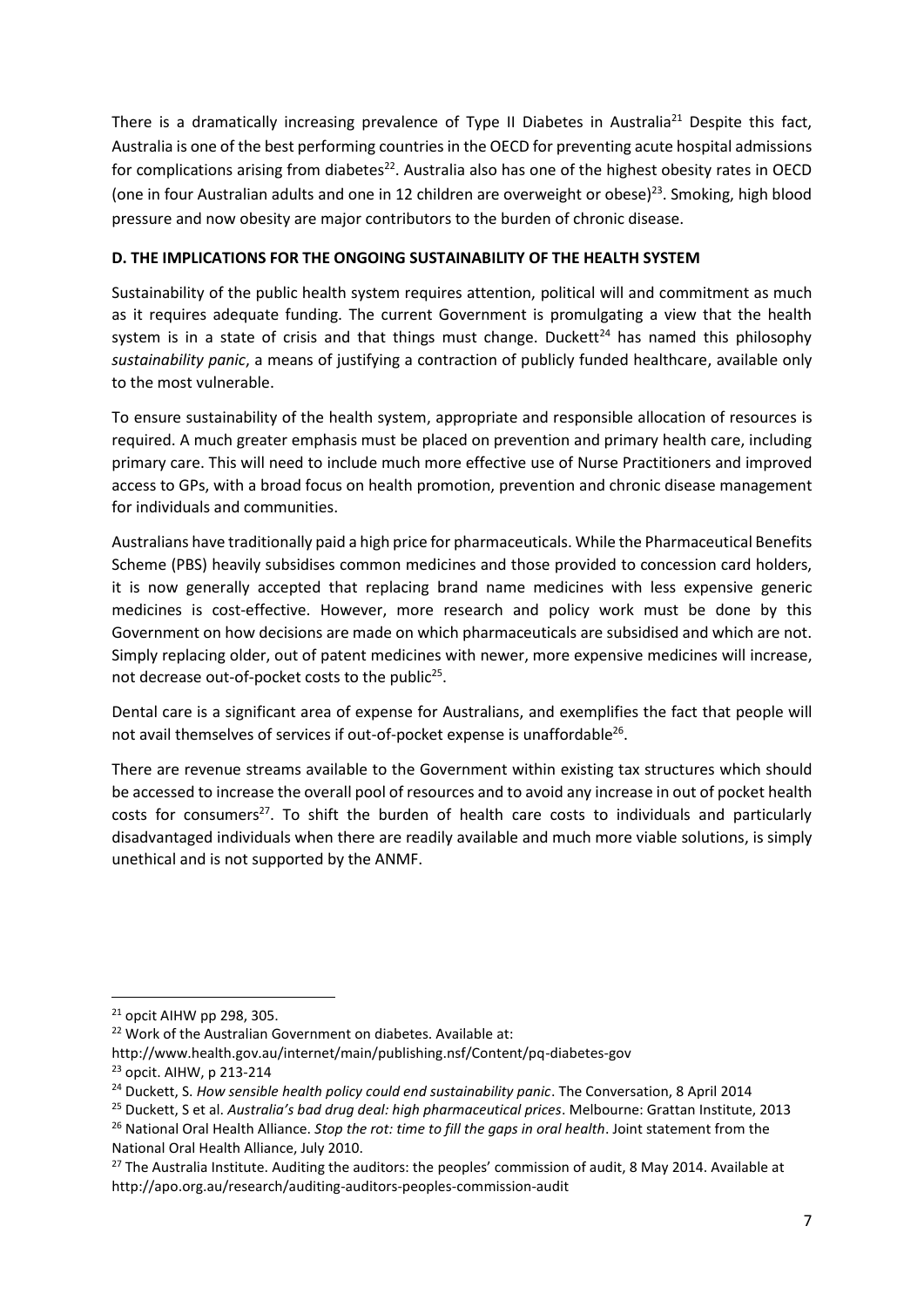## **F. THE ROLE OF PRIVATE HEALTH INSURANCE**

The ANMF does not support increasing the role of private health insurance beyond funding private services and facilities for those who choose to access this sector of the health system. While acknowledging and respecting the need for an effective private health system, the ANMF does not support public subsidy of the private health system.

Forcing middle to higher income earners into private health insurance, by denying them access to Medicare, will not result in a cheaper health system. It is a simplistic strategy which will shift the numerical value from the Government's budget line. This cost-shifting is an expedient strategy which will bring little benefit, especially in cost management, to anyone except large health insurance companies.

As demonstrated by international experience, health costs will be driven up and outcomes will worsen. As Professor Stephen Leeder points out, "ever more expensive care does not mean ever better health care"<sup>28</sup>.

Suggestions that health insurers be allowed into the primary care and primary health care sectors will place significant obstacles between ordinary people and accessible, affordable primary health care via General Practice. It will increase out-of-pocket expenses to the consumer, regardless of their capacity to pay, while health insurers profit.

Increasing the role of private health insurance could also result in alarming outcomes where doctors are restricted in their clinical decision making because of cost containment measures. As a consequence of co-payments, GPs may only offer treatment options to certain individuals based on what they can afford, rather than those preventions and treatments which are supported by evidence as best practice.

Increasing the role of private health insurance will further risk the potential for 'luxury' and other treatments delivered by workers who are not regulated health professionals, to be marketed as components of prevention and primary health care because of their potential for 'lifestyle improvement'.

It is widely accepted that healthy lifestyles and effective prevention can assist in forestalling the onset of illness and significantly reduce health care costs. This evidence is the basis of modern, effective primary health care. However, these aspects of the health system will only be effective when provided by a qualified, regulated health professional workforce and underpinned by a solid evidence base.

## **Market drivers**

1

Australians agreed to pay for Medicare through the taxation system with the dividend on their investment being access to an equitable and quality healthcare system. Waiting times notwithstanding, outcomes remain better than most OECD countries, as stated earlier.

When focusing on the market drivers, consideration must be given to the electorate. A political mandate does not exist to irreparably undermine Medicare through allowing market forces to be the only driver for changes to the healthcare system. A lack of political will to maintain and improve universal access and equity, and to minimise out-of-pocket expenses, will meet with opposition and outrage from the electorate and from health professionals.

<sup>28</sup> Leeder, S. *Six steps to help preserve universal health care* in *Health Voices Journal of the Consumers Health Forum of Australia* Issue 14 April 2014. pp6-7